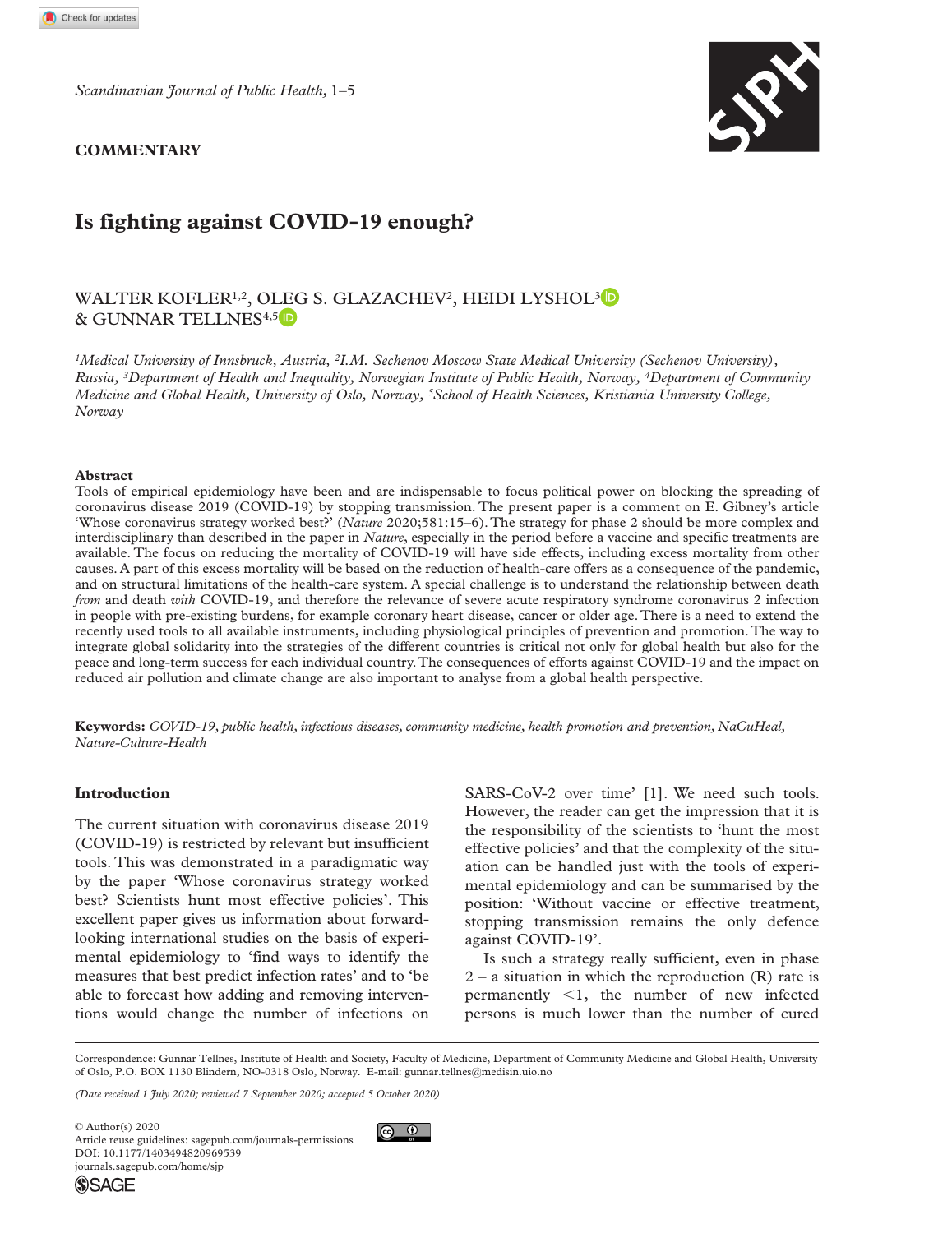#### 2 *W. Kofler et al.*

persons, contact tracing is sufficient and there are plenty of empty intensive care unit (ICU) beds for COVID-19 patients? In addition, is this sufficient to handle this epidemic that is also a pandemic? Are we adequately prepared to deal with the next pandemic – hopefully without a lockdown?

#### **The responsibility of politicians, medical experts and other personnel**

The relationship between political decision makers and medical experts is clear: the politicians have to fix the strategy, usually based on unclear prerequisites and unknown future consequences. Nevertheless, they have to decide *now*. They are also responsible for the measures taken. The responsibility of the experts in infectious diseases and public health is to give information based on scientific principles. The scientific information may be expressed mathematically.

The position of the medical doctors (MDs), such as general practitioners, public-health physicians, epidemiologists and specialists in infectious disease, is more complex. Health depends on many factors, which may belong to many other scientific disciplines than medicine – from physics to socio-economics. Up to now, these disciplines have not been compatible on a causal level. The results are often based on averages. The medical expert has to balance all these aspects with the focus on comprehensive proposals of curative, preventive and health-promoting efforts. The MDs need to cooperate with experts from different scientific disciplines, and they have to integrate multi-causality and multi-intentionality to keep in mind many different needs, demands and risks at the same time. MDs have to adjust the proposals according to the progress of the prior measures. Therefore, aspects which are less relevant in phase 1 of an epidemic may gain relevance in phase 2.

#### *Unintended side effects should be monitored: the example of excess mortality*

Excess mortality has not been sufficiently studied. Banerjee et al. recently published an alarming population based cohort study on excess 1-year mortality associated with the COVID-19 pandemic [2] using data from the Office for National Statistics of England and Wales [3]. The Office for National Statistics reported 6000 excess deaths registered in the 2 weeks from 28 March to 3 April 2020, of which about 2500 deaths did not have COVID-19 recorded on the death certificates. We know that severe acute respiratory syndrome coronavirus 2 (SARS-CoV-2) has a higher  $R_0$  and a higher case fatality rate than the 1918–1919 pandemic of Spanish Influenza, which

caused about 50 million deaths [4]. The excess mortality of these other 2500 deaths requires our attention: the curves for 'total mortality' and 'influenza and pneumonia' in weeks 1–12 of 2020 and the 5-year-averages are totally unremarkable – in contrast to the data for weeks 13 and 14. Banerjee et al. add the excess deaths from the COVID-19 pandemic in those *affected* (indirectly, not infected) by reduced access to health services, the physical, psychological and social effects of distancing and economic changes to those *infected* (direct effects) [2].

### *The need for better registration of causes of death and distribution of medical resources*

It makes sense to distinguish between two groups of 'affected deaths'. The first group comprises excess deaths without SARS-CoV-2 infection, caused by the reasons listed above. The improved strategy has to include improved distribution of ICU beds, personal protective equipment, hospital personnel and so on. The second group consists of excess deaths with SARS-CoV-2, but with another diagnosis on the death certificates. These cases call for a deeper analysis of the pathophysiological processes.

### *The added burden of COVID-19*

Health is a process in which the organism can balance the different demands to homeostasis. Death is the consequence when the demands to the organism cannot be adequately balanced. Therefore, survival and, finally, healing are based on two prerequisites: (a) sufficient available energetical, structural and morphological resources and (b) the sufficient organisation of these resources [5].

This lack of balance can cause a feeling of unwellness or pain, but it need not do so: COVID-19 patients with extraordinarily low blood oxygen levels have reported feeling comfortable [6]. We should not overestimate the subjective feeling as adequate stimulus to visit a physician, who could diagnose an aberration. The person could live decades with a known or unknown pathophysiological deviation because of adequate potential to balance it. We know this from arthrosclerosis for example. These pathophysiological processes explain why a co-morbidity with arthrosclerosis is linked with a high risk of dying of COVID-19. The related principle may be used to explain the excess mortality of different types of natural and man-made disasters, after Chernobyl, Bhopal, Seveso, heat waves, earthquakes and so on [7]. This also explains the formerly unexplained deviation of the mortality distribution of the victims of Hiroshima and Nagasaki [8].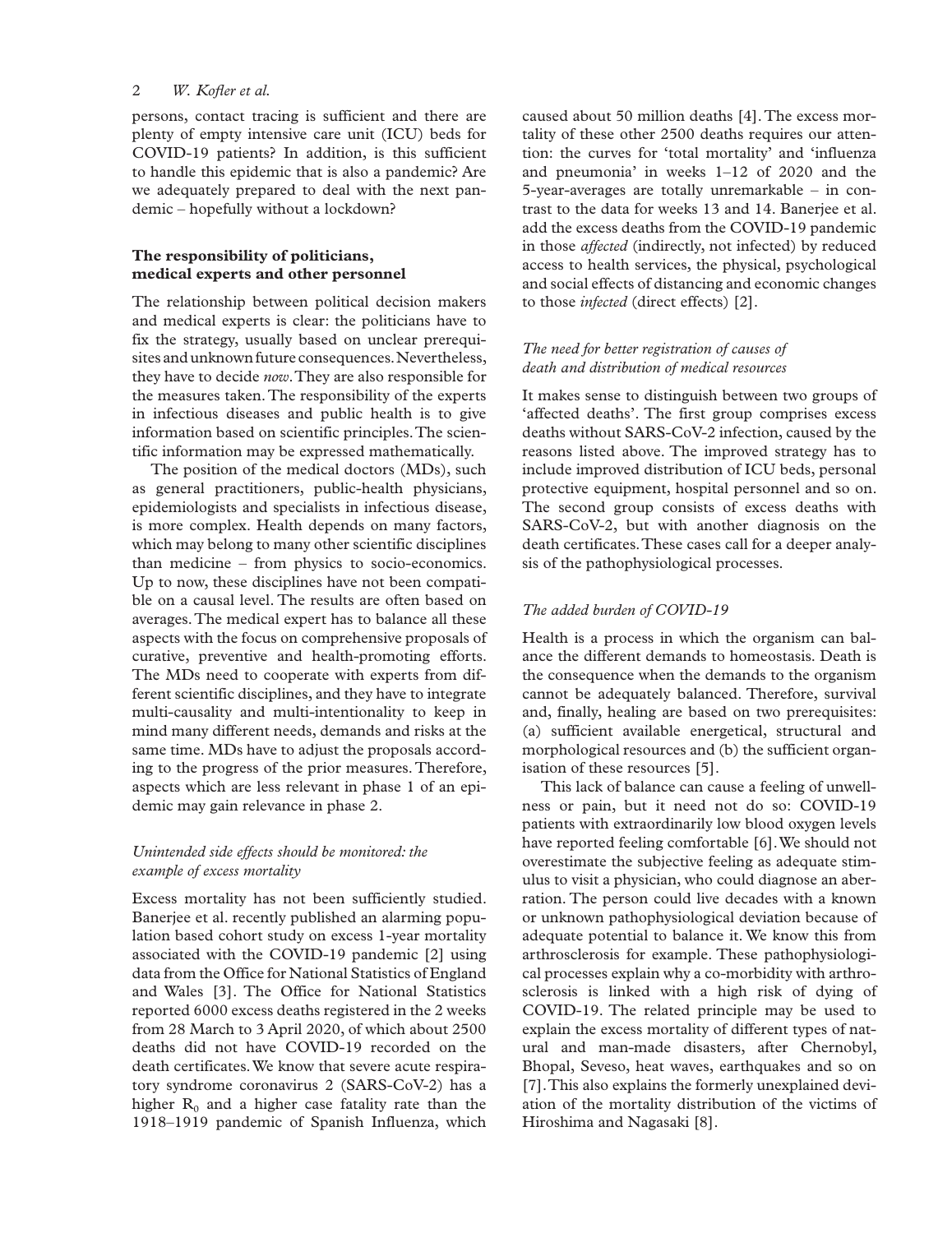#### **A systematic analysis of the underlying factors**

A comprehensive analysis is missing. Useful proposals have been made by Harvey Fineberg [9] and others. Additional examples will be discussed here.

### *Modification of the characteristics of SARS-CoV-2: seasonality?*

There may be a slight seasonal effect, like in influenza epidemics, which leads us to expect a reduction in infections and the danger of second and third waves later. Nevertheless, our recent knowledge does not give real hope that SARS-CoV-2 will disappear like Middle Eastern Respiratory Syndrome (MERS). Even with the disappearance of SARS-CoV-2, we should take into consideration that there are many possible candidates that could mutate to a similar virus. Any future strategy should use the given window of opportunity for better preparedness in our healthcare systems and communities. This is needed independently of the hope for a vaccine or treatment [10].

#### *Comprehensive understanding of preventive, health-promoting and curative options*

We present just a few examples from a wide field of options:

*Interrupting the chain of infection*: Direct contact with the virus is not enough to cause symptoms. The rate of people with positive tests but without symptoms confirms the assumption that processes must take place before symptoms occur. The fact that people without symptoms can infect others is another argument to consider tools to interrupt the process after immediate contact with the virus and its 'implementation' into the host body. The ongoing research, for example with N-Chlortaurin as antiseptic, should be followed with keen interest [11,12].

*Health promotion: the example of intermittent hypoxic– hyperoxic training*: The ability to use oxygen in the air and to transport it to the needed organs/tissues decreases in the elderly, and this decrease is also a consequence of common diseases (e.g. coronary heart disease (CHD)). Intermittent hypoxia training or hypoxia–hyperoxia conditioning technologies are tools to improve oxygen uptake with positive effects on, for example, CHD [13] and Alzheimer's disease [14]. A critical factor for the coping capacity of patients with SARS-CoV-2 is the amount of available oxygen. Hypoxic–hyperoxic training may serve to improve life in people

predisposed to respiratory infections, with a high risk of developing chronic non-infectious diseases, as well as for the rehabilitation of patients after COVID-19, but also as a preventive tool.

The Nature-Culture-Health model (NaCuHeal) is another example of health promotion, which has been shown to improve health, quality of life and function [15].

#### **COVID-19: a pandemic – not just an epidemic**

Each country has special conditions and therefore needs its own special strategy. The success of each country also depends on the success of all the other countries which suffer from the pandemic. The way in which this is handled is critical, not just for the global success of finally eliminating SARS-CoV-2. It also influences the freedom to travel and to exchange goods in the globalised economy, and strongly influences local and global health because of the consequences on morbidity and mortality as effects of unemployment and so on.

In the recent situation, we are in danger of focussing on short-term wins, as was common in the 19th and large parts of the 20th century. The use of international agreements and treaties was comparable with the principles of game theory: reciprocation, only as long as the individual win can be maximised! At the end of the 20th century and the beginning of the 21st century, clever politicians have recognised that the long-term win for each country is higher if the agreements can be accepted and controlled independently from the actual and short-term win. It would in the end be more economical to support poor countries, even in the form of gifts: the costs to repair stability and regain predictability would be much higher than the costs to balance given inequalities.

The long-term consequences of efforts against COVID-19 and the positive impact of the ongoing pandemic on reduced air pollution and climate change are also important to analyse from a global health perspective. Global health and the interplay between nature, culture and health (NaCuHeal) may decide the future of the global economy and the fate of human beings on our planet [16]. There is an untapped potential for improving public health by employing health-promoting nature and cultural activities in the local community [17–19]. The goal is an increased ability to cope, productivity and prosperity to *all* people, that is, not only the affluent members of society, but also the ones who are in danger of becoming permanently incapable of working.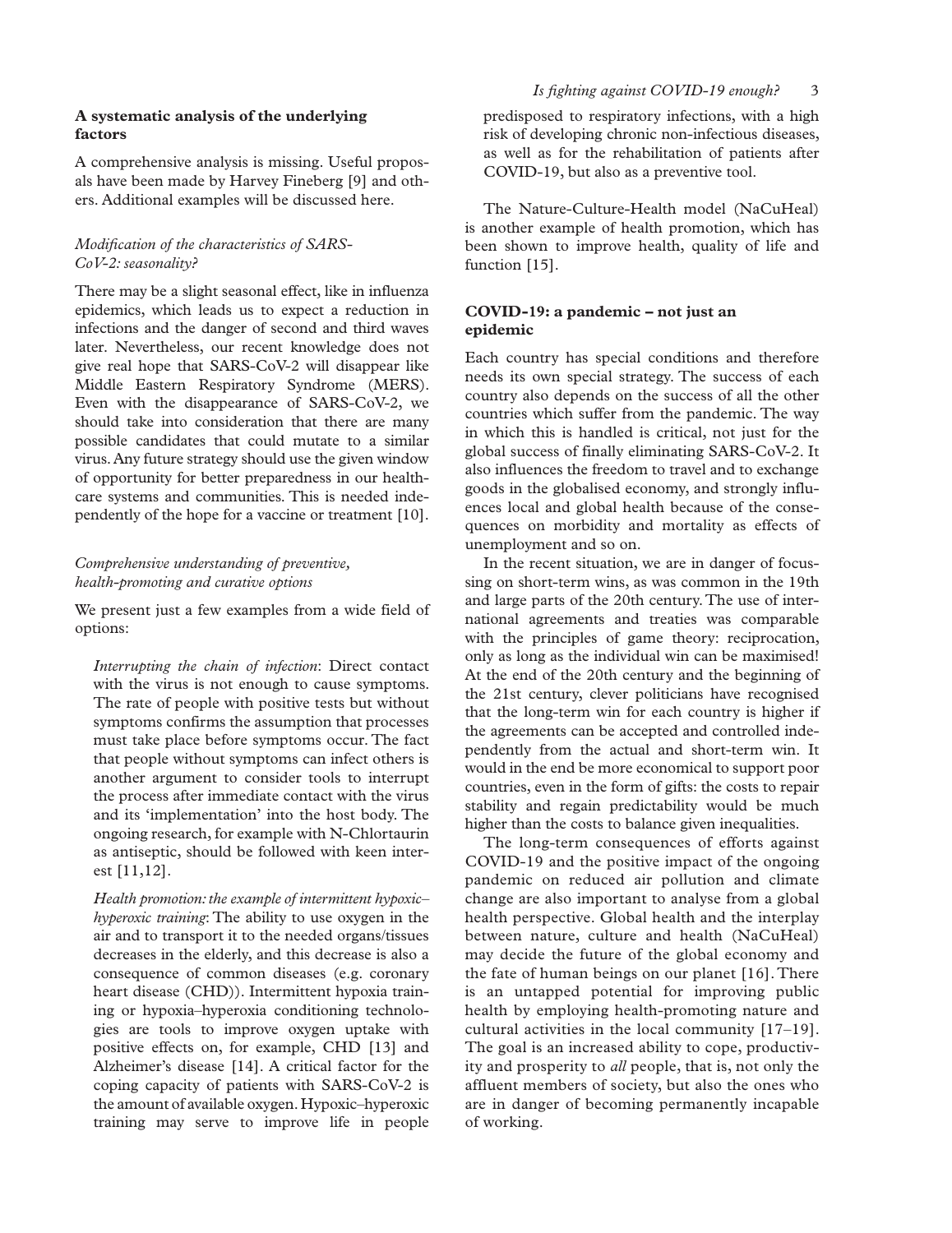#### 4 *W. Kofler et al.*

The next level of the argument would be to respect the neglected, maybe suppressed conclusions of Darwin: he proposed that the natural progress from the purely biological understanding of other species would be understanding them as moral creatures [20]. The evolutionary process would logically cause the extension of sympathy not just to 'the men of all nations and races . . . but to the humblest living creature'. Therefore, the way we handle the recent pandemic can give us the tools to improve not only the level of health, but also the guidance for socio-ecological and cultural-based peace and sustainable development [21]. The importance of health promotion and contact with nature are also underlined by the World Health Organization that recently published a set of prescriptions for a healthy and green recovery from COVID-19, of which the first prescription is to 'protect and preserve the source of human health: Nature' [22].

### **The need for a holistic perspective on pandemics, climate change and global public health**

The recent lockdown has been influenced by the lack of preventive activities in consequence of the experiences with SARS and MERS. We have known that the next pandemic would come – sooner or later. We may be able to develop a specific vaccine and treatment against SARS-CoV-2. This would not be sufficient to prevent the next lockdown. We know from history how important general improvements in health are (e.g. the decrease in the mortality rate of tuberculosis even without a vaccine and without a specific drug). Such processes take time. Therefore, we have to start now and not only with tools based on classic physiology and contact tracing. Phase 3 is needed. The necessary structure must be integrated into other strategies to deal sufficiently with the known challenges, for example global warming, climate change, the mass death of bees and so on.

#### **Conclusion**

The present situation without a vaccine and specific treatments should stimulate a systematic focus on saving lives using curative, preventive and healthpromoting tools. The available knowledge should be used for additional research for a better understanding of the combined effects between different diseases, but also between the interactions of biological, physical, emotional, cognitive and intellectual challenges.

The way to integrate global solidarity into the strategies of the different countries is critical not only for global health but also for the peace and long-term success of each individual country. The consequences of efforts against COVID-19 and the impact on reduced air pollution and climate change are also important to analyse from a global health perspective. There is an urgent need to extend the activities from phase 1 – coping with the acute pandemic – and phase 2 –to be prepared for a second wave of COVID 19 and to develop a specific vaccine and treatment – to phase  $3 -$  to be prepared for the next pandemic, which must also be balanced with other expected fundamental risks to our existence. Therefore, there is a need to extend the recently used tools to all available instruments, including physiological principles of prevention and promotion.

#### **Declaration of conflicting interests**

The authors declared no potential conflicts of interest with respect to the research, authorship and/or publication of this article.

#### **Funding**

The authors received no financial support for the research, authorship and/or publication of this article.

### **ORCID iDs**

Gunnar Tellnes **b** [https://orcid.org/0000-0001-5823](https://orcid.org/0000-0001-5823-9493) [-9493](https://orcid.org/0000-0001-5823-9493)

Heidi Lyshol **D** [https://orcid.org/0000-0003-3135](https://orcid.org/0000-0003-3135-5827) [-5827](https://orcid.org/0000-0003-3135-5827)

#### **References**

- [1] Gibney E. Whose coronavirus strategy worked best? Scientists hunt most effective policies. *Nature* 2020;581:15–6.
- [2] Banerjee A, Pasea L, Harris S, et al. Estimating excess 1-year mortality associated with the COVID-19 pandemic according to underlying conditions and age: a population-based cohort study. *Lancet* 2020;395:1715–25.
- [3] Office of National Statistics, Death registered weekly in England and Wales: provisional: week ending 3 April 2020, [https://www.ons.gov.uk/peoplepopulationandcom](https://www.ons.gov.uk/peoplepopulationandcommunity/birthsdeathsandmarriages/deaths/datasets/weeklyprovisionalfiguresondeathsregisteredinenglandandwales)[munity/birthsdeathsandmarriages/deaths/datasets/week](https://www.ons.gov.uk/peoplepopulationandcommunity/birthsdeathsandmarriages/deaths/datasets/weeklyprovisionalfiguresondeathsregisteredinenglandandwales)[lyprovisionalfiguresondeathsregisteredinenglandandwales](https://www.ons.gov.uk/peoplepopulationandcommunity/birthsdeathsandmarriages/deaths/datasets/weeklyprovisionalfiguresondeathsregisteredinenglandandwales) (accessed 7 September 2020).
- [4] Layne SP, Hyman JM, Morens DM, et al. New coronavirus outbreak: framing questions for pandemic prevention. *Sci Transl Med* 2020;12:eabb1469.
- [5] Dussault AC and Gagné-Julien AM. Health, homeostasis, and the situation-specificity of normality. *Theor Med Bioeth* 2015;36:61–81.
- [6] Couzin-Frankel J. The mystery of the pandemic's 'happy hypoxia'. *Science* 2020;368:455–6.
- [7] Kofler W. Health effects of environmental disasters and the need of a more complex model of man. In: Steinberger Y (ed) *Preservation of our world in the wake of change*. Jerusalem: ISEEQS VI A/B, 1996, pp.275–82.
- [8] Kofler W, Lercher P and Puritscher M. The need for sufficiently taking into account unspecific effects in the understanding of